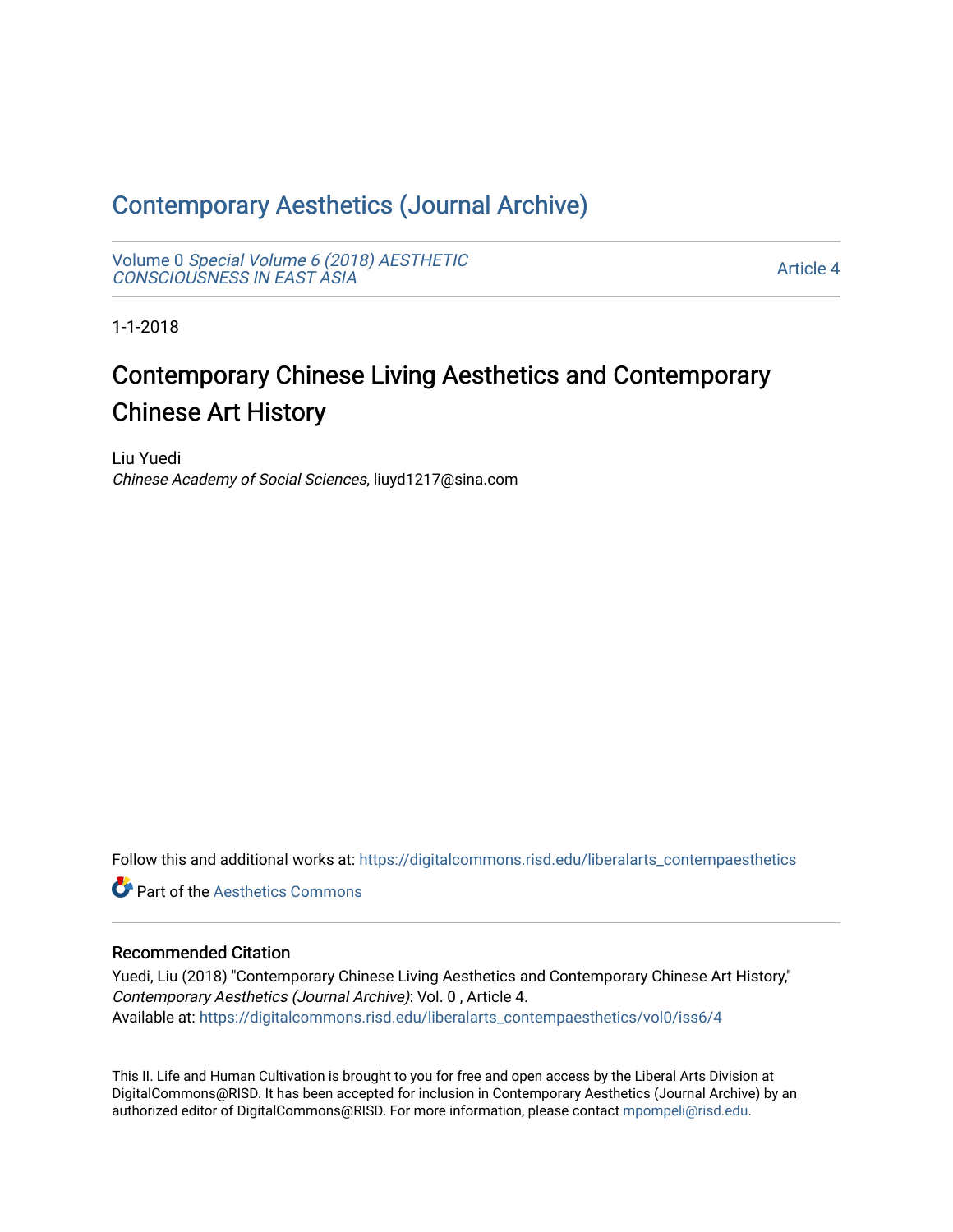# Contemporary

**[About CA](https://www.contempaesthetics.org/pages/about.html)**

**[Journal](https://www.contempaesthetics.org/newvolume/pages/journal.php)**

**[Contact CA](https://www.contempaesthetics.org/pages/contact.html)**

**[Links](https://www.contempaesthetics.org/pages/links.html)**

#### **[Submissions](https://www.contempaesthetics.org/pages/guidelines.html)**

**Search Journal** Enter search terms

Search

[Editorial Board](https://www.contempaesthetics.org/pages/editorialboard.html)

[Permission to Reprint](https://www.contempaesthetics.org/pages/reprint.html)

**[Privacy](https://www.contempaesthetics.org/pages/privacy.html)** 

[Site Map](https://www.contempaesthetics.org/pages/sitemap.html)

**[Publisher](https://www.contempaesthetics.org/pages/publisher.html)** 

<span id="page-1-0"></span>**[Webmaster](mailto:webmaster@contempaesthetics.org)** 

# **Contemporary Chinese Living Aesthetics and Contemporary Chinese Art History**

 *Liu Yuedi*

## **Abstract**

Living aesthetics was understood by most Chinese scholars as a way to bridge the living world and aesthetic activity today. This article discusses contemporary Chinese art from the perspective of the new thinking of living aesthetics. We shall diachronically describe the historical relationship between aesthetics and art and also try to synchronically examine the theory connecting living aesthetics and contemporary Chinese art with each other.

## **Key Words**

contemporary Chinese art history; daily-living aesthetics; elite living aesthetics; living aesthetics; neo-Chineseness art; political living aesthetics

# **1. Introduction**

Living aesthetics(生活美学, Sheng-huo-mei-xue) was understood by most Chinese scholars as a way to bridge the living world and aesthetic activity today. Living aesthetics advocates that aesthetics return to living, explores the aesthetic value of the living world, enhances the aesthetic quality of everyday living experience, and aims to promote happiness. "Today, to echo the call of the world aesthetics for an intercultural turn, Chinese aesthetics is trying to engage itself in global dialogicalism, and, with its living aesthetics in 'Neo-Chineseness,' is making important contributions to the two-way expansion of Chinese and Western aesthetics.["\[1\]](#page-10-0) Living aesthetics is considered an important breakthrough in aesthetics, and is being fully developed in twenty-first century Chinese thinking.

Since the 1950s, a more unique relationship between contemporary Chinese art and living aesthetics has been formed. This article discusses contemporary Chinese art from the perspective of the new thinking of living aesthetics. We shall diachronically describe the historical relationship between aesthetics and art and also try to synchronically examine the theory connecting living aesthetics and contemporary Chinese art. No matter the historical description or the theoretical analysis, the keyword is 'living' (生活, sheng-huo). In Chinese language, living or *sheng-huo* is not life in the meaning of *zoē*, which expresses the simple fact of living common to living beings, but it is similar to *bios*, which indicates the form or way of proper living of an individual to a group. $[2]$ 

<span id="page-1-1"></span>In classical Chinese culture, there is a natural, delicate relationship between living and "美" (beauty, ranging from the "taste"-interlinked feelings to purified aesthetic perception), and "艺" (art, ranging from the generalized Six Arts in Confucian contexts to the pure art today). In fact, classical Chinese aesthetics is a kind of living aesthetics. This means culture and art in contemporary China are still included in the tradition of living aesthetics and will never excluded from living, so it is legitimate to study Chinese art history from the perspective of living aesthetics.

# **2. Political living aesthetics, pre-modernism, realism**

The year 1978 was the beginning of Chinese contemporary art. Because of the political situation and the cultural separation from the Soviet Union beginning in the middle of twentieth century it was difficult for Chinese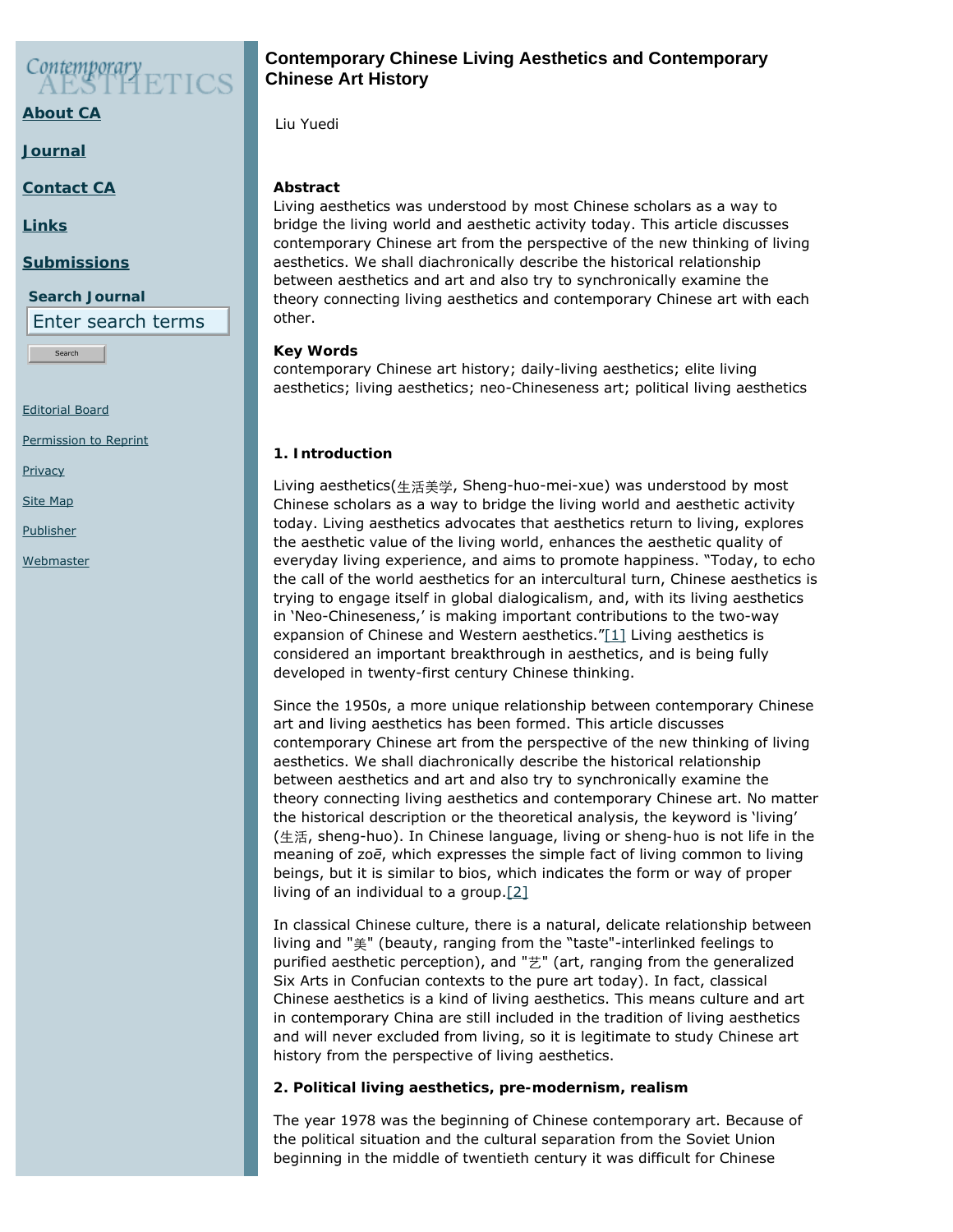contemporary art to accept modernity. At the same time, it could not continue the art exploration of modernism started from the early years of that century. So the historical contexts were totally pre-modernist.

From the 1950s to the early 1980s, Chinese art was all socialist realism, especially the art of the Cultural Revolution, which was the peak of an overweening realism with Chinese characteristics. Because of the unique cultural shaping force of the Cultural Revolution, Chinese art could only depict the leaders, with images of Mao Zedong dominating, and the workerpeasant-soldier who took part in revolutionary movement. Those images are exaggerated to "lofty, noble and perfect," and they are placed in the background of "red, highlighted and bright." $[3]$  These historical portraits are unique forms between portraiture and historical painting because these characters had to be placed in historical events and activities in order to obtain the practical significance of revolution.

<span id="page-2-0"></span>The credo of "art from but beyond living," originated from the "Speech at the Forum on Literature and Art of Yan'an" that, on the one hand, highlighted art with its source of living as not just the copy and backup of living but as the perfect fusion of living and art, and, on the other hand, identified artworks more concentrated, more typical, more ideal than everyday living. From today's perspective, this is a kind of political living aesthetics with Chinese characteristics. It directly adopted the art theory of Chernyshevsky, the Russian Democrat, and also indirectly had the connotation of local living-stylized aesthetics. With the guide of these aesthetic principles, "an artist should live his every moment of living in battles (political struggles), and take the observation and experience in every moment of his life," and the first expectation of an artist is "the spirit of socialism in his work.["\[4\]](#page-10-3)

<span id="page-2-2"></span><span id="page-2-1"></span>Interestingly, the art theory of Chernychevsky, who could not be listed as an important aestheticist in world aesthetics history, has become a generally accepted aesthetic theory in Chinese art theory and practice. The core concept of his theory, beauty is life, was regarded as the norm: "Anything, in which we could see the life that should be according to our understanding, is beauty; anything, that shows life or reminds us of life, is beauty." $[5]$ There are two famous progressive propositions in the first part of his theory: "beauty is life" and "the life that should be," the latter meaning that beauty shows life and reminds us of life from the angle of art creation and acceptance.

The art of socialist realism is absolutely in accord with these four doctrines: 1)beauty is life is the most basic requirement, and it requires that art has to reflect real living; 2)beauty is the life that should be, is higher and should solve the problem of reflecting what kind of living; 3)beauty should show life, requiring artists to reflect the life being lived voluntarily; and 4)beauty should remind us of life, meaning that viewers could be the witness of living in artworks. So, the concept of beauty is life has comprehensively stipulated the essence and attributes of the art of Chinese socialist realism. Literature and art should serve politics, and in Chinese realism this was converted to serve and be accepted by workers, peasants and soldiers, and eventually become a political weapon in their lives. The concept of beauty is life is in an effort to illustrate that living is the textbook of art and, at the same time, stress the need to judge the phenomenon in living. In this way, the living showed in the art of Chinese socialist realism is living by choices, and that preexistent ideology interferes both in living and in art.

<span id="page-2-3"></span>This art concept follows the suit of European representation theory that art represents the world, since it requires especially that oil-painting should "depict objects just as they are in nature, and just like what our eyes have seen.["\[6\]](#page-11-1) The key is to not let the audience see the related sketch, great strokes, and beautiful picture but the living people and their moods. Guided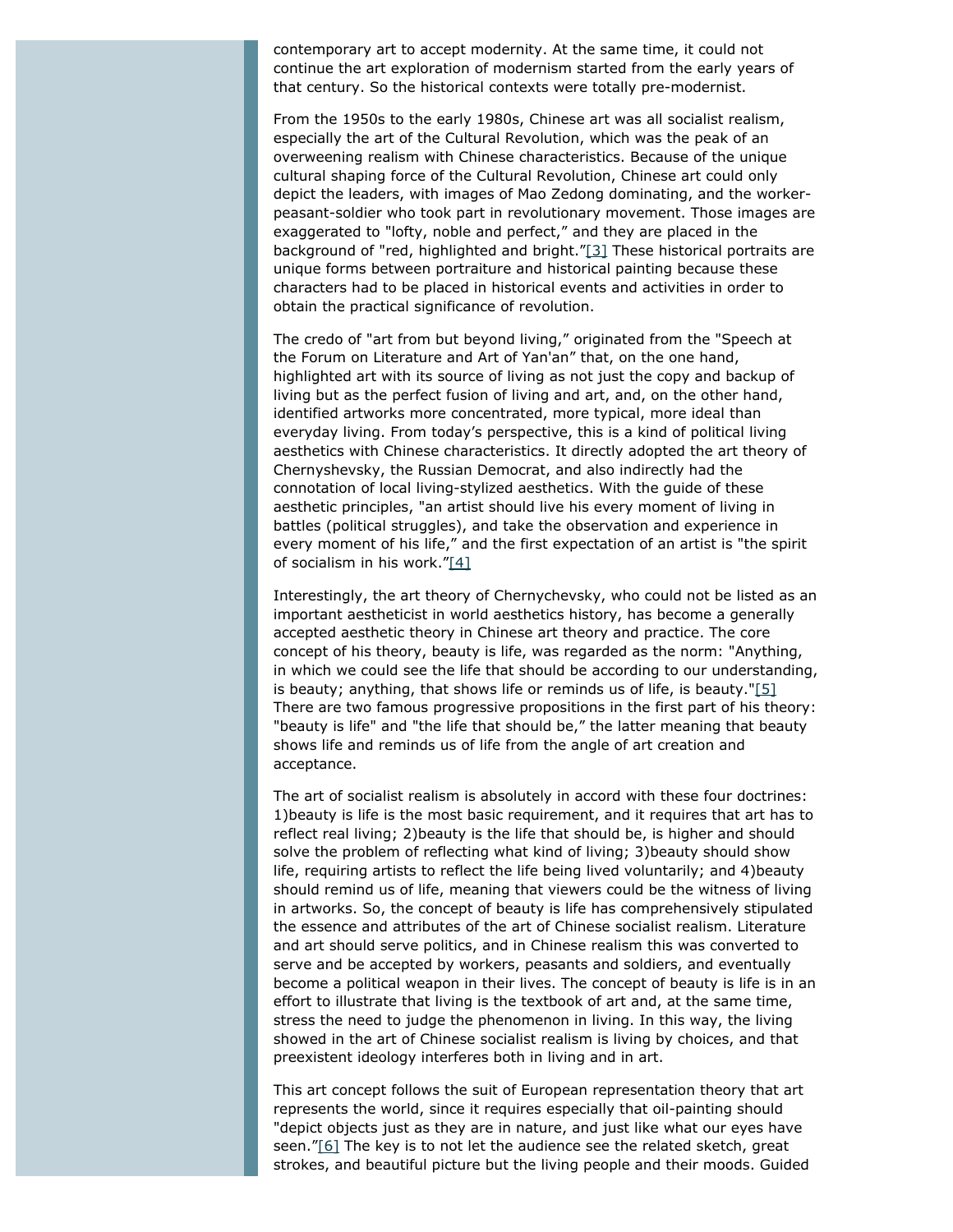with this art theory of vulgar materialism, what we see in Chinese art of that time is mainly politicized life. This is because the everyday living attached to human nature is difficult to represent under the pressure of political consciousness. In contrast, almost all artworks are directly shadowed with the color of political living aesthetics, mostly social themes, from revolutionary activities to working exercise; even the most private life, such as family life, is politically publicized.

For example, in a political poster during the Cultural Revolution, with characteristics of folk New Year paintings, a smiling family of five is actually the interpretation of the words written on the top of the poster: "Chairman Mao Brings Us Happy Living."

The real turning of Chinese contemporary art happened within realism, with not too much help from foreign influence. At that time, oil painting undoubtedly occupied the dominant position. With the end of the Cultural Revolution in China, the oil painters, with deep influence of earlier traditions, began to compose new work. Resisting the subjects of the Cultural Revolution, so-called "scar art," accusing the Cultural Revolution as their theme, and folk art, looking back to native culture, appeared briefly in Chinese art. Interestingly, concerning its orientation of style, the former combined easily with aestheticism of non-political content, and the latter often aligned with the naturalism of non-political form.

However, these artistic tides soon disappeared, and art quickly became art of mannered realism and realistic mannerism. Since then, greater success was found in neoclassical oil painting of the academic genealogy, and then the so-called "living stream" art, though it did not extricate itself from official content. In living stream art, "Tibet Series," by Chen Danqing, had most profound influence. "Tibet Series" rejects the content-dramatization and form-beautification of traditional realism and directly copies Tibetan people into the picture, winning the audience with its profound culture power and on-the-spot touch. And the classic work, "Father," by Luo Zhongli, returns to folk art and presents the photo-realism style of American art. It presents a father's face that bears the suffering of thousands years of Chinese culture to the canvas, replacing political thinking with cultural reflection. Although these artworks of neo-realism found initial success and pulled the realism tradition back to real living, the progress and innovation within art has hinted that the realism model is bound to decline.

As an art concept requiring art to represent typical characters in typical environments, here I give two most typical examples of socialist realism, a piece of popular art created by the masses, and one work by an artist. In the period of the Cultural Revolution, there was a boom of art showing the masses praising the Cultural Revolution. In one piece, a political poster with the characteristics of New Year paintings and modern calendar poster, the parents are about to eat with their children at the table, and their smiles show happy living. Moreover, the unnamed painter's writing on the top of the poster reveals the subject completely: "Happy Living That Chairman Mao Gave Us." It suggests that the family's happiness comes from the leader Mao Zedong, whose picture was placed in the central position behind the family as background.

Another example is "Tiananmen," by Sun Zixi, in 1964. The subject of this painting, of course, is again happy living, and it is a "photograph" of three generations of a peasant family standing in front of the Tiananmen. The grandfather occupies the central position of the picture, and, according the male chauvinistic ideas of that time, there is no grandmother in the picture. However, the real father of this happy family is not the grandfather but Mao Zedong, shown in the portraits of Chairman Mao in the painting's background. And in the big country background of this small family, there are People's Liberation Army military guards on the right, ethnic solidarity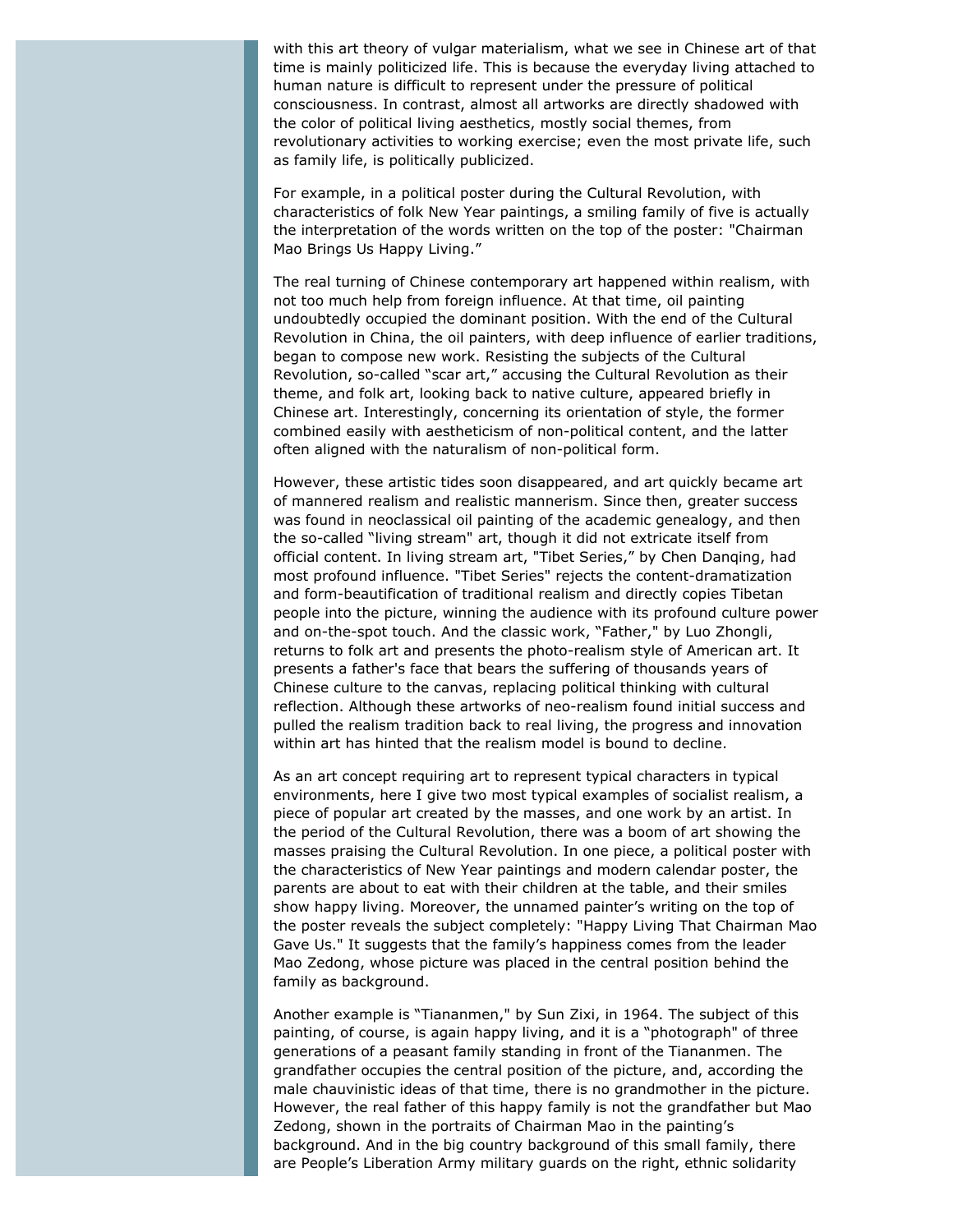on the left, and the blue sky and white clouds as a symbol of communism in the future.

#### **3. Elite living aesthetics, modernity enlightenment, and modernism**

After the decline of socialist realism, Chinese contemporary art still developed in its own aesthetic logic, trying to find a new direction of art creation within realism. But the real impact on contemporary Chinese art was brought by external power. As an important "other," modern art in the West gave a great shock to Chinese contemporary art. From the 1985 New Wave art movement to the China Modern Art Exhibition in 1989, modern art had almost become the only goal for Chinese avant-garde artists, and it also produced an important, irreversible influence on other types of art and artists.

Though modernism still dominated the power of discourse, Chinese avantgarde art had already taken the stage of historical context. An important social feature of this historical phase is the artist as an individual began to separate from the nation and assume their independence from the national identity. The pattern of dualistic opposition between elite and mainstream culture was formed. At the time, the subjectivity philosophy of Germany philosopher Immanuel Kant was lifted up as the construction basis of Chinese modernity.

As a rational expression form of sensibility liberation, aesthetics fever spread over China, and aesthetic concept found popularity. Artists were inspired to pursue both artistic autonomy and aesthetic consciousness. The 1980s has a special meaning for contemporary Chinese culture, and modernity got its revival in China. "Aesthetic education instead of religious" in the May Fourth Movement had shown the unique characteristics of Chinese modernity construction. But it never faced religious issues, as in Europe, but faced the problem of aesthetic modernity before the problem of social modernity.

The task of modernity is not finished yet in China. Under the complexity of modernity, Chinese art continued its tradition but was required to bear a secular salvation function. In the 1980's, modernists regarded themselves as social legislators at first, and a special field and system of self-discipline culture was formed in art circles. And because aesthetic modernity had become the guide of social modernity, the aesthetic and artistic function, as a counterforce to political ideology, could be uplifted in the era of reform and opening up. Modern art took its stage in this historical situation and initially fitted closely with aesthetic modernity, then formed a subtle combination.

Avant-garde art gradually emerged with another kind of counter-aesthetic attitude. Chinese avant-garde appeared at the time that European avantgarde had already ebbed, turning towards post-avant-garde, because it initially was opposed to political ideology and then faced the challenge of market ideology. The market system is what European avant-garde wanted to kick back; paradoxically, Chinese avant-garde artists, since political pop had become more and more the conspiracy of the market system, had given up the role of legislator and become the living interpreter of themselves. An inner transformation of art creation from public space to private space had occurred and, for now, the opened private space gradually returned to some kind of mixed space of public and private.

<span id="page-4-0"></span>From the view of art history, art innovation had already appeared outside of the mainstream of realism before the 1985 art movement."Spring Snow," by the famous painter Wu Guanzhong, in 1979, implied the spring of Chinese contemporary art. In the same year, his article, "Form Beauty of Painting," aroused strong repercussions in art circles. In this article he stressed that the art with "the rule of form beauty" is actually the "art," and it directly questioned the dominant representation art[.\[7\]](#page-11-2) This article brought forth a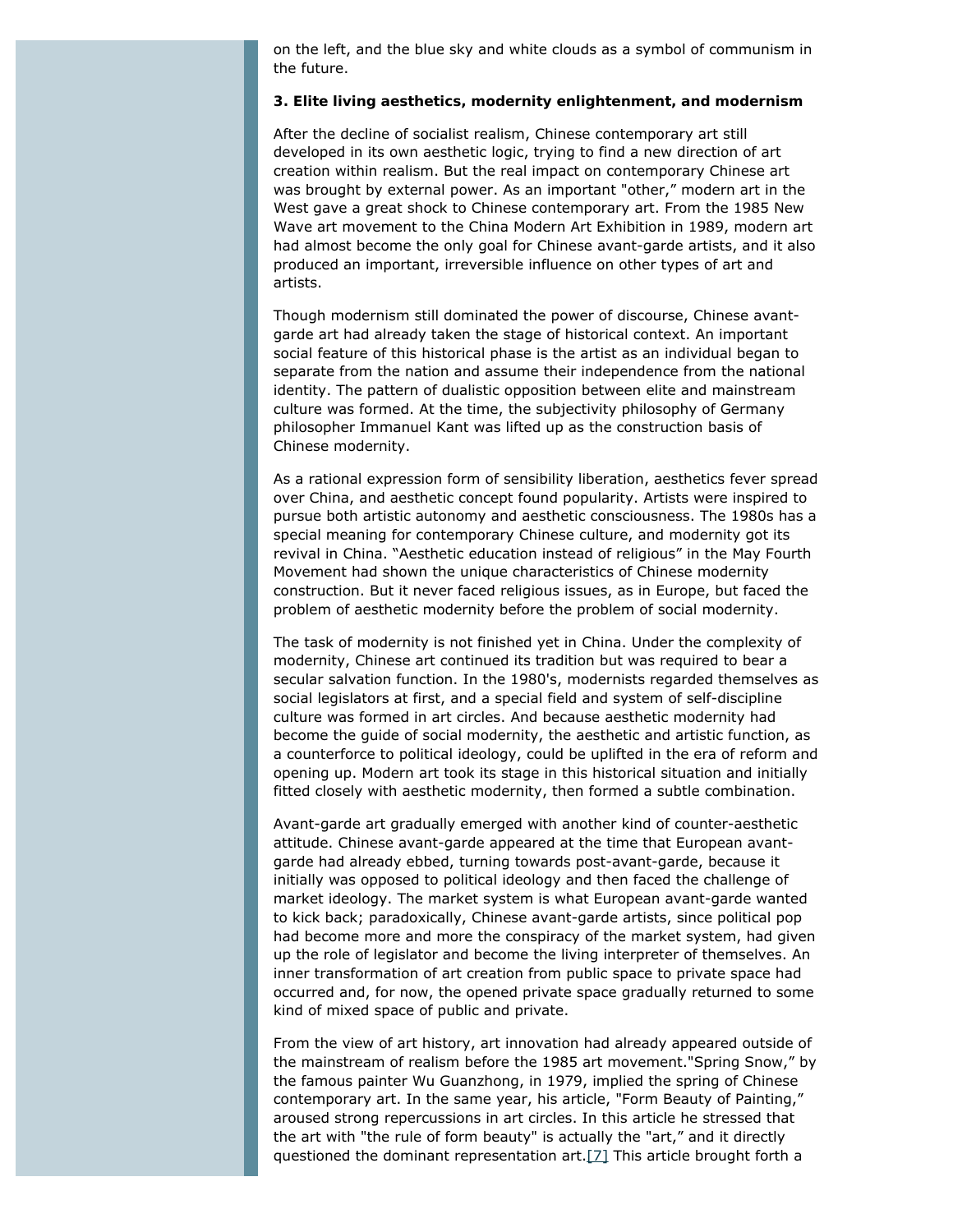great debate about purified language. Art theories discussed in this debate were those we mentioned earlier, self-discipline of art and aesthetic purification. What is interesting is that this discussion of form indeed was non-formalization in Chinese context, and colored with countering traditional ideology and mainstream art.

With the tide of the modern art movement, talented artists emerged from the 1985 art movement, casting off their national custody of real identity, and tried to complete the social responsibility of modernity in spirit and temperament. In a high-profile way, they advocated to construct humanism in their art and self-described as a cultural elite. They brought so-called rational painting into the dominant art form and pushed so-called stream of living advertising non-rationalism into an undercurrent, though both art forms took the attitude of the elite. Therefore, not only in themselves but also in others' eyes, the historical responsibility carried by these artists were already out of the range of the art itself; these artists tried to become the legislators of contemporary Chinese society and to realize the enlightenment modernity in China together with humanistic intellectuals.

<span id="page-5-0"></span>Leading participants of the 1985 art movement commented that the "1985 art movement is a kind of Chinese humanism. I think those humanists had ideals and ambitions. And they had strong attitude. But these were soon changed, and became a kind of cynicism." $[8]$  Artists of that time, whether they accepted realism or surrealism, tried hard to bear some kind of philosophical creed in their painting language. And it was criticized as thought over means, content over form. After the 1990s, however, Chinese art did not fully complete the task of enlightenment modernity; radical artists began to accept post-modernism, thus starting another art practice of "De-enlightenment."

<span id="page-5-1"></span>After the iconic China Modern Art Exhibition, the artists in turn put forward the slogan of "cleaning up humanistic spirit.["\[9\]](#page-11-4) Escaping from the sublime had become a common choice, and artists gradually deconstructed the grandiose narrative of rational painting. At this turning point, the confrontation between classicism and modern art was the most important thing, which is completely different from the hybrid tension between modernism and postmodernism in the 1990s.

<span id="page-5-2"></span>According to the reflection of those artists, the relationship between classical and modern is not so tense, "in fact, 'classical art' and 'modern art' have the same origin of language...what we should get rid of is the dependence art put on humanism, and walk out of the questing for the meaning of art, and turn to the solution of art problems." $[10]$  An artist deeply laments that his continuous art transformation from the 1980s to the 1990s was identified as the transformation from a rationalist with noble spirit to "a person without belief, a person of cultural nihilism. And this is the real proof of role switch during the period of two generations.

This means that this generation of artists had consciously abandoned the role of the enlightenment elite, and turned to that of professional art producer. They hated to bear anything beyond art itself in art, and thought that art was nothing but a game. In this way, Chinese contemporary artists had shifted from the one-time legislator of popular enlightenment to interpreters of their own lives. At the same time, they as individuals had completely become independent from national restrictions, but also were separated from the masses. They had become ordinary people that only focus on personal living. A kind of daily-living aesthetics revealed its veil, which is fundamentally opposite to elite living aesthetics.

#### **4. Daily-living aesthetics, postmodernism, and 'contemporarism'**

In the 1990s, with the tide of post-modernism, the concept of aestheticism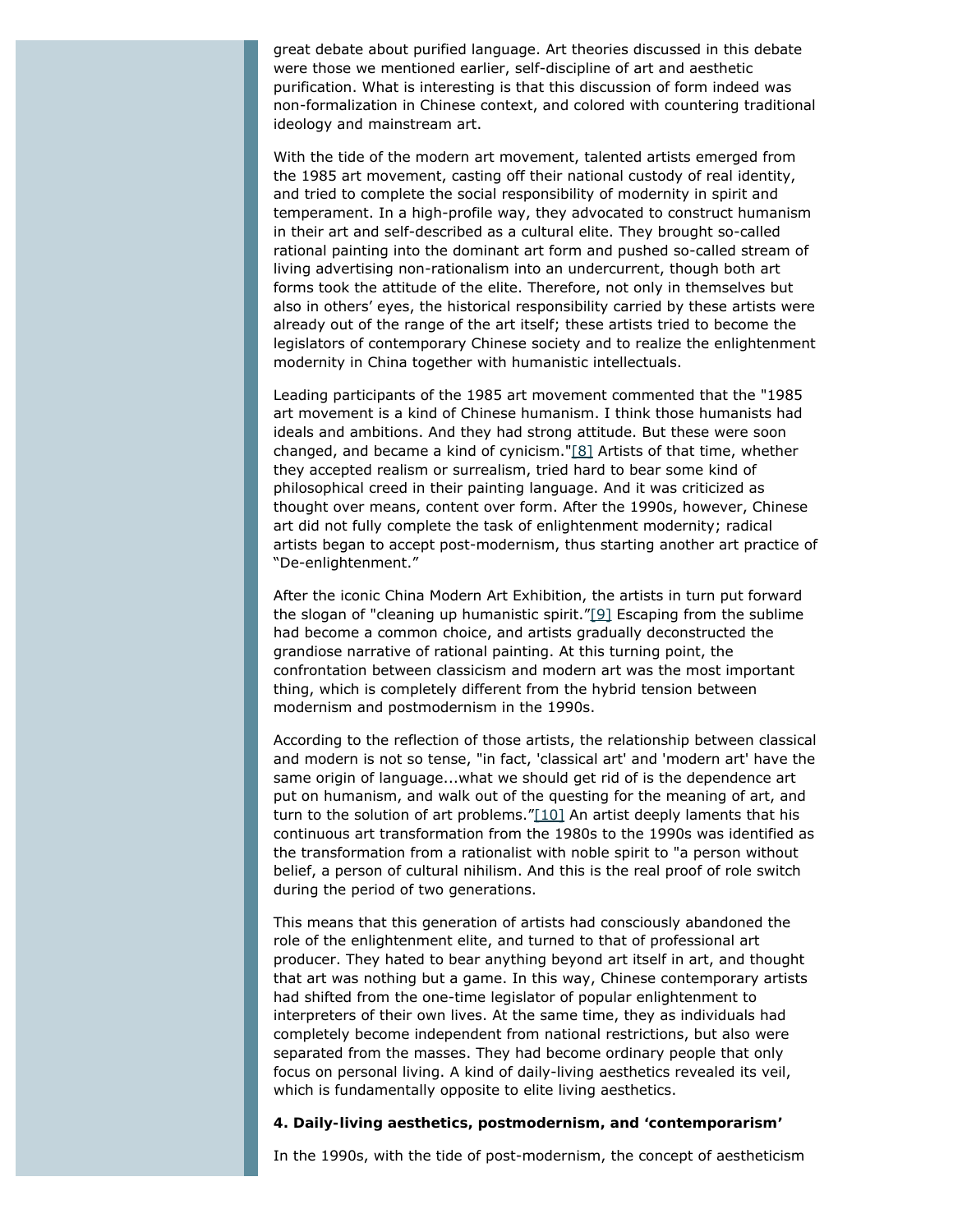constructed in the 1980s began to collapse in mainland of China. At the same time, Chinese contemporary art had gradually integrated itself into globalization, and its creation not only related to its own internal condition but also to a new trend of international art. Post-modern art had steadily become the mainstream and formed a certain degree of integration and conflict with the previous modernism. It could even be said that, from realism, modernism to postmodernism, Chinese contemporary had experienced hundreds years art history of Western art in a very short time, and these art traditions still coexist in China nowadays.

Since the early 1990s, official art, academic art, and avant-garde art have formed a structure of three streams simultaneously in China.

The social reason for this lies deeply in the radical change of Chinese culture itself. From cultural integration (political dominance) to cultural dichotomy (elite culture breaking away from politics) to the "three kingdoms of culture" (elite culture, mainstream culture, and popular culture), this situation contributed to the tripartite confrontation and co-existence of socialist realism, modernism, and avant-garde art.

This was most conducive to the development of Chinese contemporary art. "The big one dominating" had gone forever. For now, there was something new, on the one hand, academic art and avant-garde art are becoming much closer, academic art has become edgy, and avant-garde art gets its support from academy. On the other hand, official art and avant-garde art seem to have formed a conspiracy; contemporary avant-garde art has become the global trademark of mainstream culture. The newly established Institute of Contemporary Chinese Art has absorbed most avant-garde artists of international influence; they had held a group exhibition at the National Art Museum of China. It seems that the avant-garde art of the last generation has been museumized in new era.

Since the 1990s, there have been three kinds of mainstream art in Chinese contemporary art. The first was political pop art, and its orientation was satirizing ideology. The second was cynical realism, and its orientation was escaping from the sublime. The third was initially new generation, then contemporary conceptual art, performance art, and installation art; their basic orientation was returning to daily- living. If political pop art was the remembrance and the loan of the past political living aesthetics, cynical realism was then the definite denial of elite living aesthetics. And the painting of neorealism initially proposed the new road of returning to dailyliving; finally this road was fully expanded in various media of contemporary art. In a broad sense, all these three kinds of art were related to daily-living in that political pop art juxtaposed political living and daily-living, cynical realism rebelled from the elite living to daily-living, and contemporary art forms thereafter regarded daily-living directly as daily-living. These three kinds of art dominated the three types of daily- living aesthetics.

<span id="page-6-0"></span>Chinese political pop art, taking American pop art as an example, combined political ideology and pop art style. Contemporary art critic Li Xianting first named political pop accurately: "after 1989, artists of 1985 Art Movement had given up their serious metaphysical attitude, turned to politicalized pop art and held the banner of deconstructionism. They had created much works with the themes of Mao Zedong and other political subjects in an humorous and jesting way."[\[11\]](#page-11-6) Wang Guangyi was one of them. When he juxtaposed posters of the Cultural Revolution with logos of world-famous brands, the critics consistently found that this was a radical criticism of commercial society through traditional political criticism. However, the artist himself took his work as post-pop art to solve the problem of the commodity economy. The purpose of borrowing images of the Cultural Revolution was to mock up and tease modern commodity economy. At the same time, this also implied that the context of Chinese contemporary art had shifted from political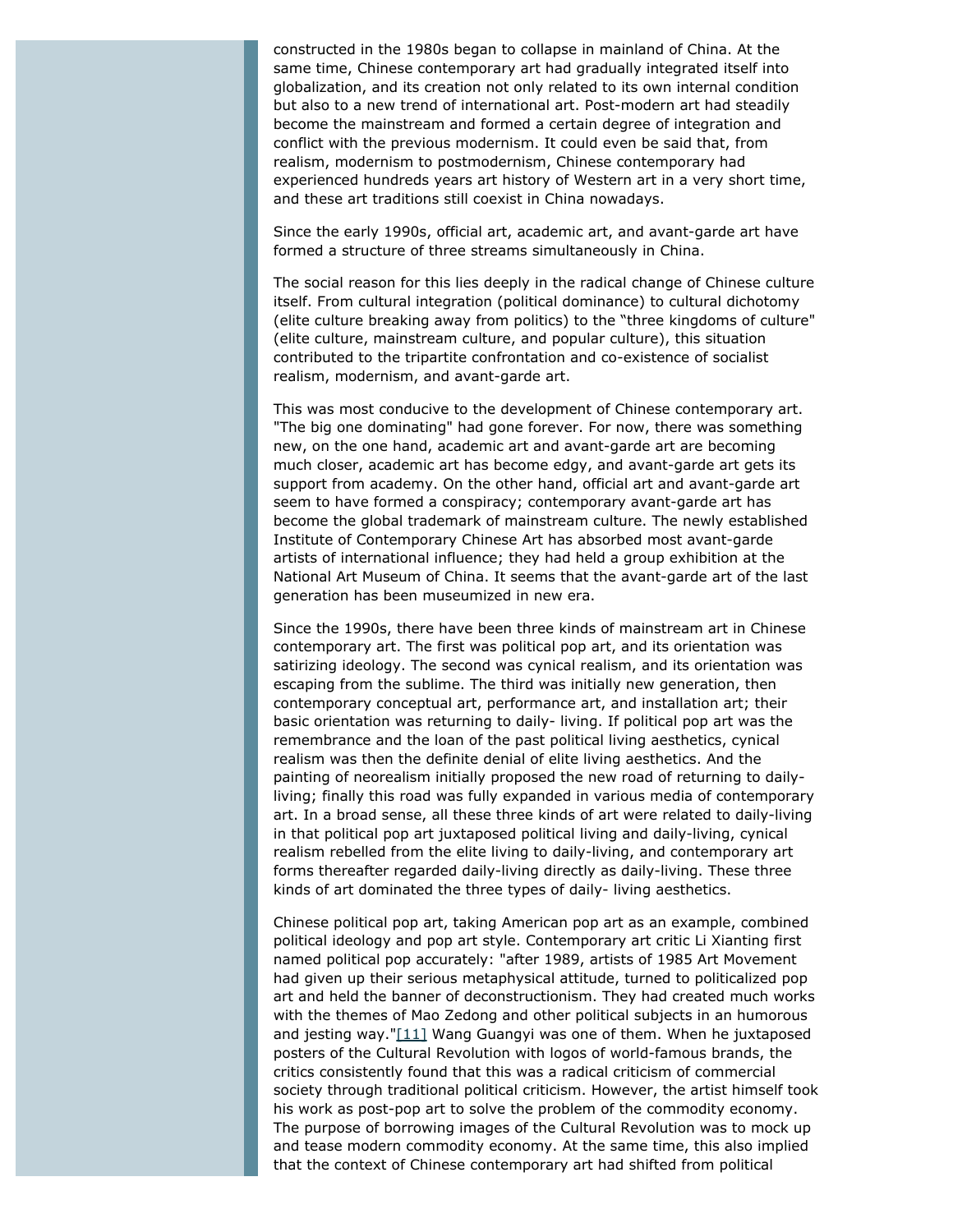language to business language. And political pop art was just in the process of changing.

Cynical realism was another kind of art language. Artists looked at reality and living in a cynical, scornful, and ironic way. These artists absolutely no longer believed in traditional political values. They also no longer believed in any new value system, and that they could no longer afford the enlightenment role of saving the society but could only be true to their own living and do some helpless salvation for their own existence. So the boring feeling of existence was a true portrayal of artists' living state. Fang Lijun always enjoyed describing images of a Beijing bald man but truly revealed the internal state of the figures: sucking in the huge changes of the era but adopting a negative cynical attitude towards the world. Artists wanted to escape the sense of crisis in the era of value transition. In fact, figures in his paintings had a unique history association with rogue culture and hooligan humor in the Chinese tradition.

<span id="page-7-0"></span>As political pop art and cynical realism had become classic in Chinese contemporary art, art orientation with more vitality was returning directly to daily-living. This kind of "new generation art in essence was a reflection of urban culture and commercial culture, and it turned the idealism of avantgarde art into the secularism based on personal experience. Academic skills and moderate cultural attitudes had become the buffering agent between culture confrontation." $[12]$  And this kind of art represented a mainstream style between the center and the periphery. This road included two paths. The first, academic path, neorealism with the representative of Liu Xiaodong, was considered a new school of art between classical realism and local realism and an example of tactfully combining the new wave art and academic art. In their works, indoor and outdoor space unambiguously showed the significance of ordinary living, and were a credible reality, rejecting any interference of imagination, thus forcing viewers to look attentively at the reality of their own existence.

The second path is the new figurative image, with the representative of Zhang Xiaogang. Images in his "Big Family-Ties of Blood Series" have the most Chinese character in foreigners' eyes. In this series of works, single eyelids, oval faces, Chinese tunic suits, photographs of a whole family precisely meet the cultural imagination of foreigners for "this kind of person." In the graphic language of "old photo and carbon painting, there indeed is a certain aesthetic pursuit of Chinese common people, such as emphasizing the generality and blurring the individuality, implicit and neutral but poetic, etc.["\[13\]](#page-11-8) For now, these two paths of neorealism still attract many artists to take part in and explore more than political pop art and cynical realism.

<span id="page-7-1"></span>Contemporary Chinese art has come into a new phase of globalization in which either the new literati of pre-modern, modern abstractionism or contemporary art of postmodern style could have their own space. We could summarize this new trend of diversity as "contemporarism" in a special Chinese context, because pre-modern, modernism, and postmodernism are integrated in the Chinese art practice of some kind of contemporary character. $[14]$  It should be pointed out that, in China at present, experimental art has already extricated itself from the bondage of easel painting and gone towards the new world of concept art, performing art, installation art, and so on.

<span id="page-7-2"></span>According to what was seen at "Get It Louder," the exhibition of young artists in September 2010, the contemporary art form of youth culture indeed highlights the trend of returning to living. And there are three kinds of returning to living. The first is to specify daily-living as art and it is a renewing of the ready-made of Dadaism. This kind of art requires players to "make living as art directly because living itself is art. For instance, a young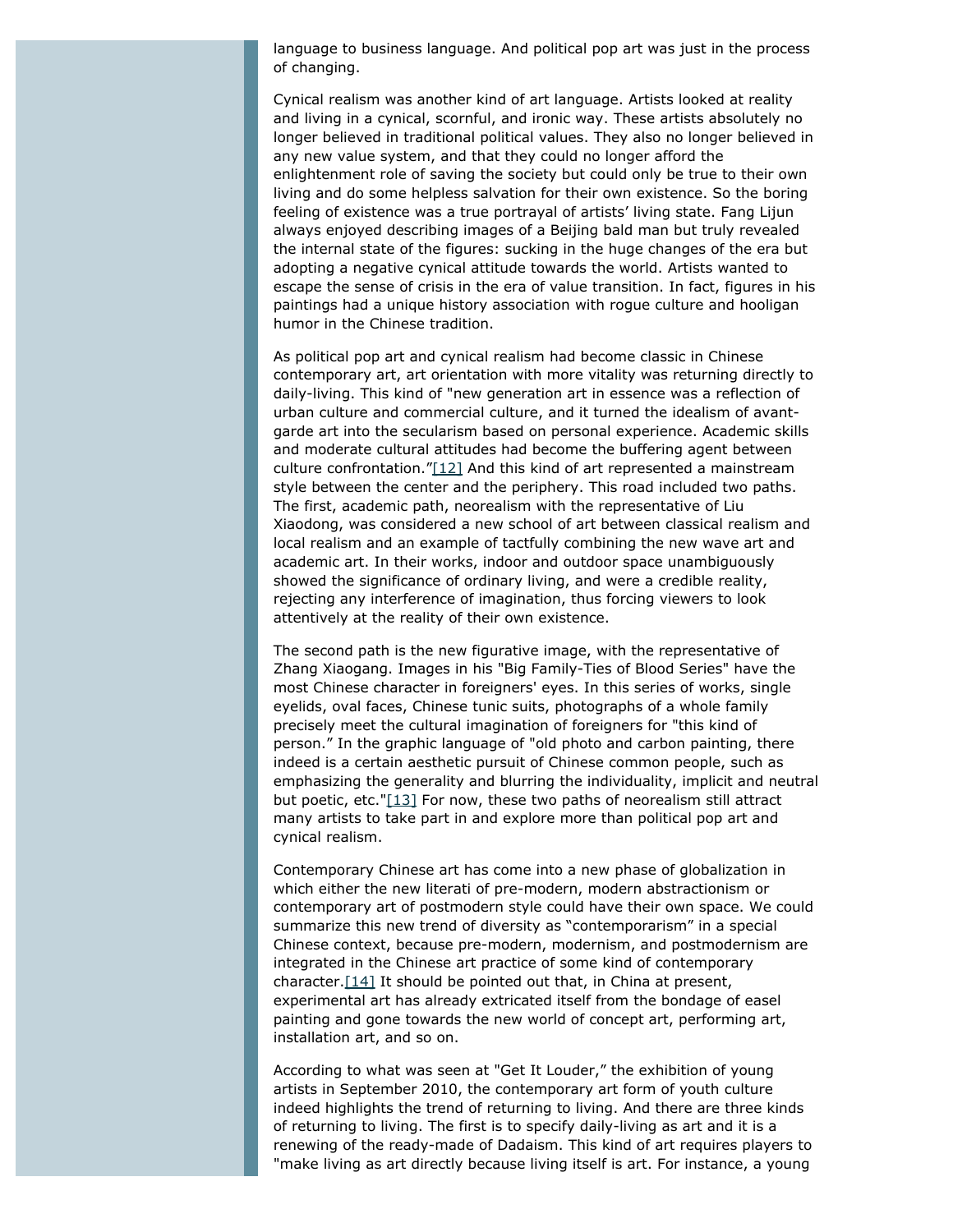photographer picks up household garbage at a suburb of pulled down houses and takes photos and transfers them to art. The second is to deny art to living, such as the art group that organized collective activities as "Forget Art." In one of their art programs, "Longquan Bath Center," the art group changed a bath center into an artwork but hopes everyone involved forgets they are staying in the artwork. The third, more conceptually, is to equate daily-living to art directly, such as "What We Need Everyday," a work created by a young artist for two months. In this work, the artist finished a piece of work with an idea for each day, through which he experienced that living itself had been sculptured. Citing these latest artworks is not to say that these art explorations are successful but to say Chinese contemporary art has embarked on a more open path of truly contemporary character. We are looking forward to their future.

#### **5. From reflecting living to upgrading living to returning to living**

From political living aesthetics to elite living aesthetics to daily-living aesthetics, from realism to modernism to contemporarism, we have already seen that there have basically been three kinds of living mode in thirty years of Chinese contemporary art: reflecting living, upgrading living, and returning to living.

For the so-called reflecting living mode, realism is its matching art. Socialist realism with Chinese characteristics reached its crescendo in the Cultural Revolution art and still had influence in the early 1980s. The theory for this reflecting living mode lay in the realism theory of beauty is living itself. But in art practice we have seen that not all but only politicized living could become the object of realism. Politicized living has the characteristics of non-daily-living, and it is politicized from content to theme. So it is the socalled political living aesthetics, and just the product of German esthetician Walter Benjamin's aestheticized politics.

For the so-called upgrading living mode, modernism is its matching type of art. Some kinds of realistic art with modern characteristics are also generally included in its scope. The theory for this upgrading living mode is aestheticism. This is because, according to the aesthetic conception of Kant's non-utility, art is always beyond living and with its own autonomy, and even denies, rejects, and subverts the daily-living. In this sense, the philosopher Theodor W. Adorno proposed modern aesthetics of art autonomy; indeed this corresponded to the art thought of the era. According to this mode, art's denial of daily-living has become a law, and the elite living it wants to show is also a kind of non-daily-living because this kind of living has been aesthetically utopia-ized in Chinese artworks.

The so-called returning to living mode is the common pursuit of various types of contemporarism art. The theory for this mode is aestheticization, namely the combination of aestheticization of daily-living and routinization of aesthetics According to this mode, the daily-living is routinized living, not politicized living or elitist living. So, this kind of art of contemporarism could be called true daily-living aesthetics. In a certain sense, this kind of aesthetics rejects the traditional non-utilitarianism and gets the basic orientation of life-styles of the masses, and shows the new culture scent of contemporary China. Comparison between these three kinds of art-living mode is illustrated as follows:

| Type of art    | Relationship<br>between art and<br>lliving | The nature of living                     | Trend of art in<br>art history |
|----------------|--------------------------------------------|------------------------------------------|--------------------------------|
| <b>Realism</b> | Art reflects living                        | Non-routinization of<br>political living | Politicized                    |
| Modernism      | Art denies living                          | Non-routinization of<br>elite living     | Aesthetically<br>utopia-ized   |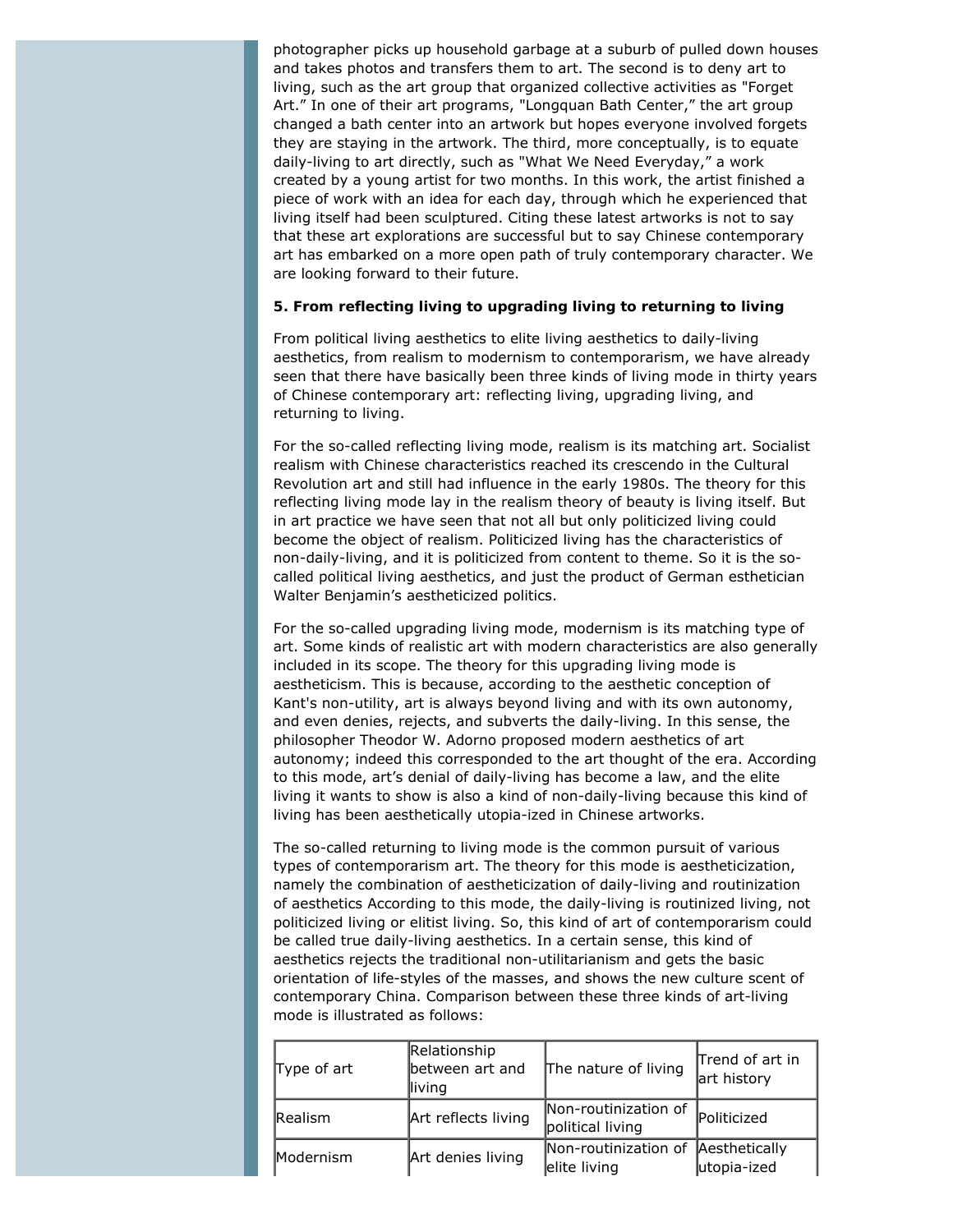| Contemporarism | Art returns to | <b>Routinization of</b> | Life-stylized of |
|----------------|----------------|-------------------------|------------------|
|                | lliving        | daily-living            | the masses       |

#### **6. Neo-Chineseness art towards living aesthetics**

When using the framework of pre-modern, modern, post-modern to explain the history of contemporary Chinese art, we can find it is established in the context of the West. Of course, the diachronic accumulation in these three historical periods synchronically appear in Chinese contemporary culture. This accumulation is close to the identity of collective unconsciousness in Carl G. Jung's psychology. In fact, these three kinds of art conception can find plenty of followers in the current cultural context. Moreover, the above description is always trying to grasp two basic clues: the vicissitudes of art and the evolution of aesthetics, and their historical interaction and relation.

<span id="page-9-0"></span>However, under the Western value system, Chinese modernism is bound to become homogeneous of Western modernism, just as Arthur C. Danto wrote in "The Shape of Artistic Pasts: East and West.["\[15\]](#page-11-10) Is that the case? When we use these loanwords to explain Chinese art, it is more like labeling Chinese art. More importantly, Chinese characteristics of Chinese art lie not in what they are labeled but in what Chinese characteristics really are behind the label. How should we talk of them in our own words? In the last one hundred years, it seemed that schools of art theory could only be proposed in the West. And in a more pessimistic view, theory in the West and practice in the East was also widely recognized. There was rarely an art theory that really explained Chinese art.

Through the dialogue and communication between the East and the West, the concern on Chinese contemporary art mainly focused on its inherent double tension: one is tension between the global and the local, the other is tension between modernism and postmodernism. These two problems are also what in contemporary Chinese art gets most attention from the international circle of aesthetics.<sup>[16]</sup> Since the globalization is not equal to Westernization or Europeanization and Americanization, the challenge that globalization brings to contemporary Chinese art is how could Chinese artists create Chinese art with Chineseness?

<span id="page-9-1"></span>Aiming at this problem in my papers published in the International Yearbook of Aesthetics 2009 and other magazines, I have put forward the art concept of neo-Chineseness construction, and living aesthetics can be considered as one of intrinsic fundamental goals of Chinese contemporary art: of a construction from neo-Chineseness.[\[17\]](#page-11-12)

<span id="page-9-2"></span>The reason why contemporary Chinese art needs to reconstruct Chineseness lies precisely in the lack of Chineseness. The thirty years of contemporary Chinese art from 1978 to the present could be briefly summarized as a process from de-Chineseness to re-Chineseness, and it also is the historical process of contemporary art from de-contextualization to recontextualization. This is because, in the pulling of Western contemporary art, contemporary Chinese art had gradually lost its own context and, under the guidance of self-consciousness, it is now gradually returning to its own context. Interestingly, this kind of re-Chineseness or re-contextualization has happened in the era of globalization.

Contemporary Chinese art develops more and more synchronously with the world. At the same time, the value of Chineseness construction is more and more revealed. Being the true Chinese art has been the basic demand of most Chinese art nowadays.

However, there are all kinds of paths to construct neo-Chineseness in the new historical context. I could just say returning to living aesthetics is the most practical and short-cutting one. This is because so-called living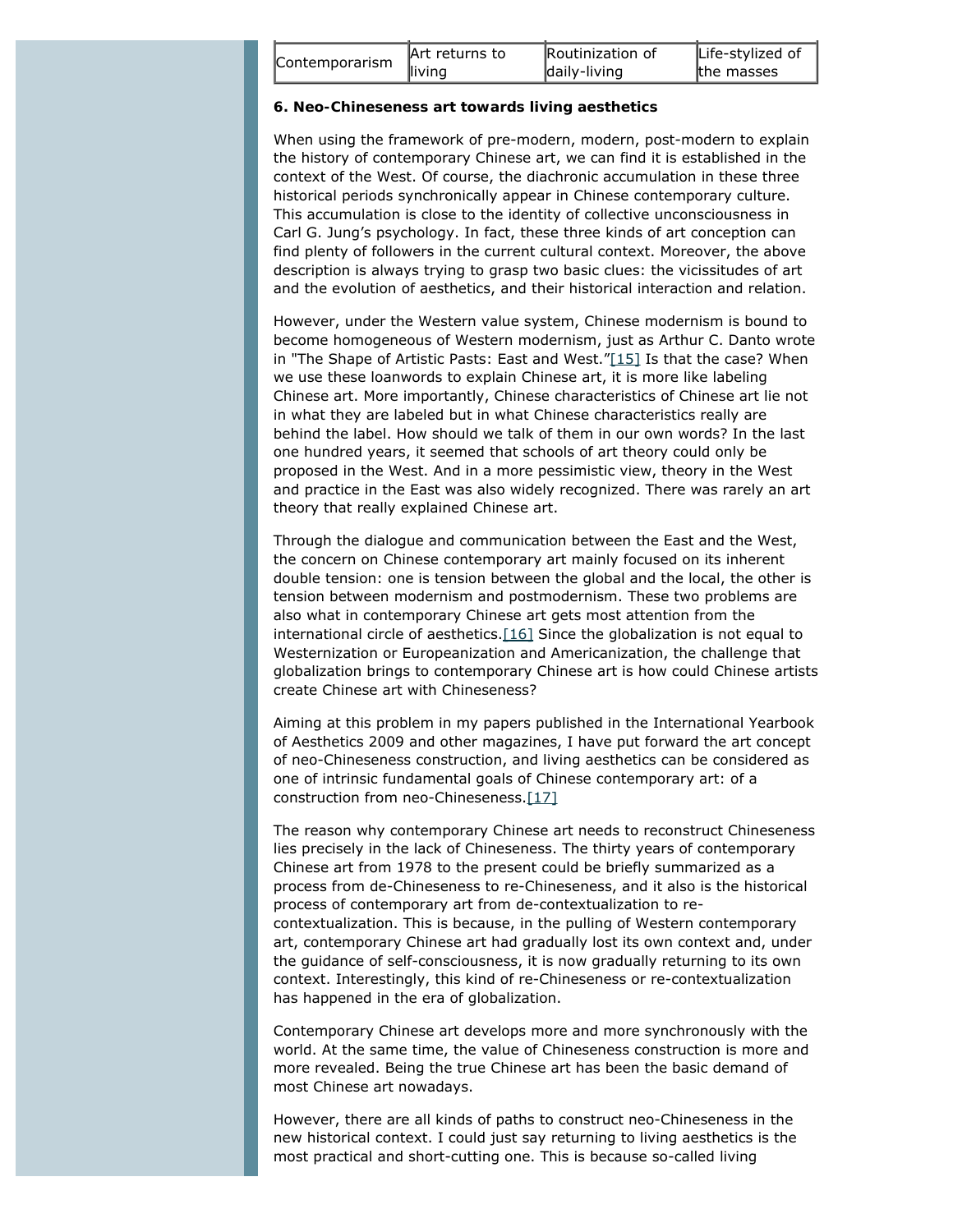aesthetics can be used to strike back traditional concepts of art autonomy and can still lay its foundation on Chinese tradition.

In Chinese classical culture, there is always the tradition of aestheticization of living and routinization of aesthetics. In the view of Chinese classical culture, aesthetic and art, art and living, aesthetic and living, creation and appreciation, and appreciation and criticism are interconnected, and they constitutes a kind of intimacy without barrier. Chinese classical aesthetics is a living kind of living aesthetics, and the living of those who retaining Chinese classical aesthetics is a kind of "living of good taste." $[18]$ 

<span id="page-10-4"></span>From a distant view, the research paradigm of Chinese classical art history also shows some kind of cultural turn. The classic style studying seems to have declined, and the correlation between art history and the society, the cultural context, has received more attention. It has something in common with the new art history that just emerged in the West. From a close view, Chinese art of nowadays never provides an aesthetic utopia as the art of east Europe after the fall of the Berlin Wall, and always walks on a more practical path with social concern, and gradually returns to living world. Now, one of the mainstreams of contemporary international aesthetics also returns to everyday-life aesthetics, from aesthetics equals to art philosophy for nearly half a century. It is precisely because "We see art, at least partly, in terms of Everyday Life Aesthetics, and we see Everyday Life Aesthetics, at least partly, in terms of art." $[19]$ 

<span id="page-10-5"></span>Viewed from our local living aesthetics, Chinese art should return to the socalled Chinese experience, and Chinese artists should create Chinese art of neo-Chineseness, from which we could see the spirit of our own culture and nationality. Chinese esthetician and art theorists should construct art theories of neo-Chineseness, and justly explain and interpret Chinese contemporary art and culture.

#### Liu Yuedi [liuyd1217@sina.com](mailto:liuyd1217@sina.com)

Liu Yuedi is Professor in Institute of Philosophy at Chinese Academy of Social Sciences, Delegate-at-large of International Association for Aesthetics (2010-13), Assistant Secretary-General of Chinese Society for Aesthetics, Executive Main-Editor of *The Journal of Aesthetics*. His present research interests are aesthetics of everyday life, Chinese living aesthetics, and Confucian philosophy.

Published on March 13, 2018.

#### **Endnotes**

<span id="page-10-0"></span>[\[1\]](#page-1-0) Liu Yuedi, "'Living Aesthetics' From the Perspective of the Intercultural Turn," in Liu Yuedi and Curtis L. Carter, eds., *Aesthetics of Everyday Life: East and West* (Newcastle upon Tyne: Cambridge Scholars Publishing, 2014), p. 15.

<span id="page-10-1"></span>[\[2\]](#page-1-1) Giorgio Agamben, *Homer Sacer: Sovereign Power and Bare Life* (Stanford: Stanford University Press, 1998), p. 1.

<span id="page-10-2"></span>[\[3\]](#page-2-0) Ellen Laing, "Chinese Art during the Cultural Revolution," translated by Zhang Zhaohui, *World Art*, 4 (1993).

<span id="page-10-3"></span>[\[4\]](#page-2-1) Cai Ruohong, "Open Road of Art Creation," *Art Magazine*, Inaugural issue (1954), 12.